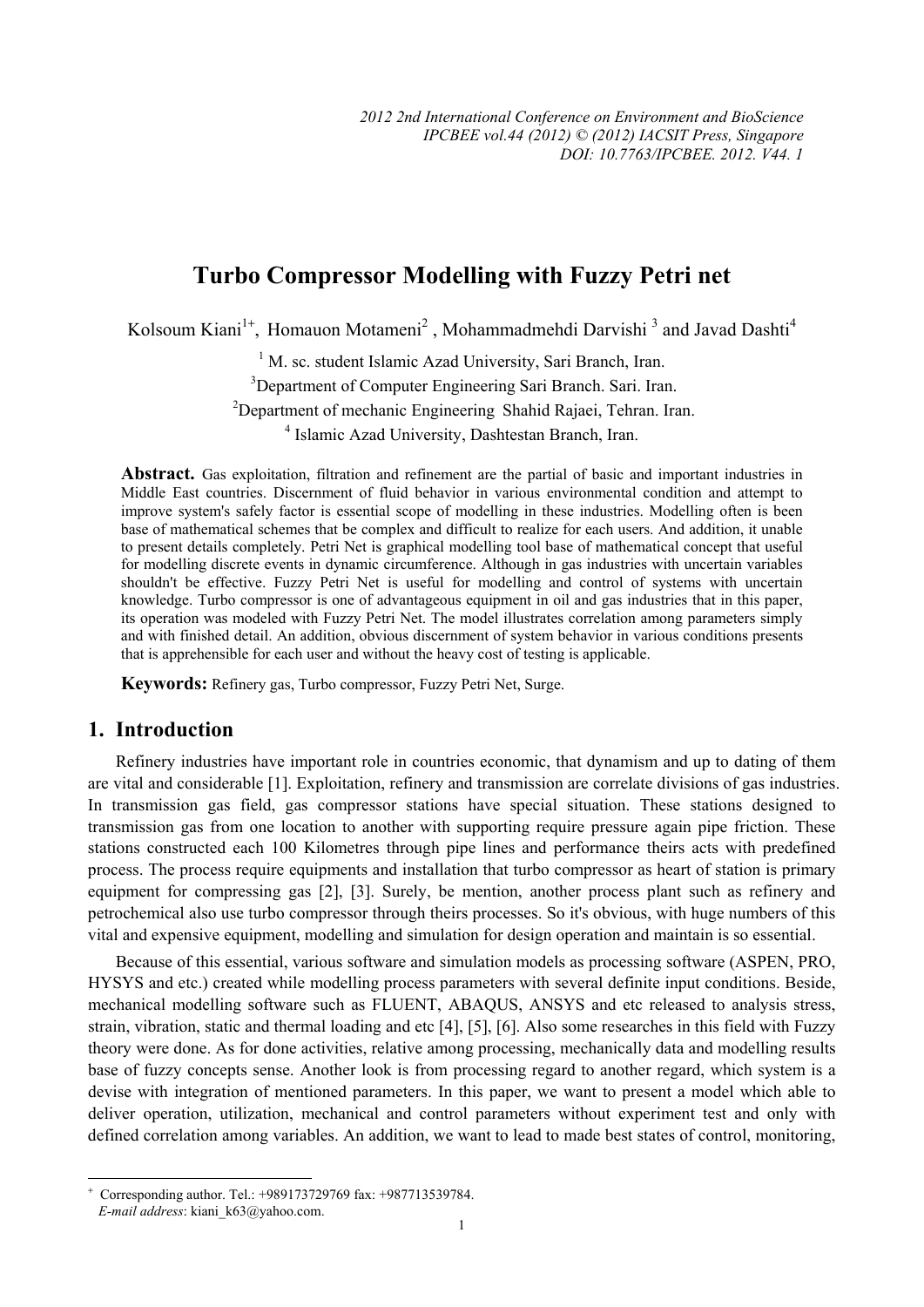operation and design with modifying conditions. Development of logicality and effective correlation among variables with Petri net is the other field of this article.

Petri net is strong tool in graphical system modelling base of mathematical description [7]. Logical fuzzy also is an effective technique for modelling systems with uncertain and incomplete data which got with operators information [8]. In this paper, to gain above purposes used fuzzy Petri net for modelling a case study turbo compressor. Heyen (1994) was simulated compressor operation in various conditions dynamically with thermodynamics and fluids equations [9]. Badmus (1996) used mathematical modelling for surge control [10]. Ogaji (2005) in his study was illustrated encountered faults of turbo compressor in each time with fuzzy procedure [11]. Khan (2006) and Erikson (2008) presented mathematical model of centrifugal compressor [12], [13]. Farrahi (2011) had studied error analysis for turbo compressor with mathematical equations [14]. Anyway, not one presented models show parameters affect simultaneously and obvious realization of operation system manner doesn't offer. In this paper, we present a model to show parameters relation simultaneously that has simple recognition caused by graphical demonstration capability and it be able to estimate system behaviour.

### **2. Modelling and Control**

### **2.1. Fuzzy Petri Net**

Petri nets supply a powerful formal modelling method based on a solid mathematical structure while having graphical representation of system models as net diagrams. But with development and rising complication of industrial systems, Petri net unable to solve uncertain and imprecise problems. In order, available researches showed that Petri nets can combine with another theories and techniques such as Object-oriented programs, fuzzy theory, neural network and etc, simply [15], [16]. Today, this Petri net widespread in computer, industrial plants, robotics, systems base on knowledge, and the others engineering applications [17]. FPN was being proposed as 8-tuple: FPN=(P, T, D, I, O, f,  $\alpha$ ,  $\beta$ ),  $P=\{p_1, p_2, \ldots, p_i\}$  was a finite set of places;  $T=\{t_1, t_2, \ldots, t_i\}$  was a finite set of transitions;  $D=\{d_1, d_2, \ldots, d_i\}$ was a finite set of propositions; I and O were the function of set of input and output places of transitions, where I: P→T was the input function, a mapping from transitions to bags of places; O: T→P was the output function, a mapping from transitions to bags of places; f:  $T\rightarrow [0,1]$  was an association function, a mapping from transition to real values between zero and one;  $\alpha$ :p→[0,1] was an association function, a mapping from places to real values between zero and one by membership function; β: p→D was an association function, a objective mapping from places to propositions[16], [18]. A transition can be fired under the condition that the degrees of the truth (Certainty Factor: CF) of all its input places are not null and greater than certain threshold values. When transition t fires, the token values of its input places are used to calculate the token values of its output places according to certain rule-types [19]. General types of fuzzy rules are:

R1: If  $d_i$ , then  $d_k$ , (CF =  $\mu$ )

R2: IF  $d_{il}$  and  $d_{i2}$  and ... and  $d_{in}$  THEN  $d_k$  (CF =  $\mu$ ) R3: IF  $d_{i1}$  or  $d_{i2}$  or… or  $d_{in}$ , THEN  $d_k$  (CF =  $\mu$ )



Fig. 1: types of fuzzy rules[19].

#### **2.2. Turbo Compressor**

To raise pressure, refined gas with unit input valve transmission to gas compressor while mounted parallel of each other. In each unit an anti surge control valve installed to protect compressor again dangerous surge phenomenon. Anti surge line is connected input and output of compressor with pipe line to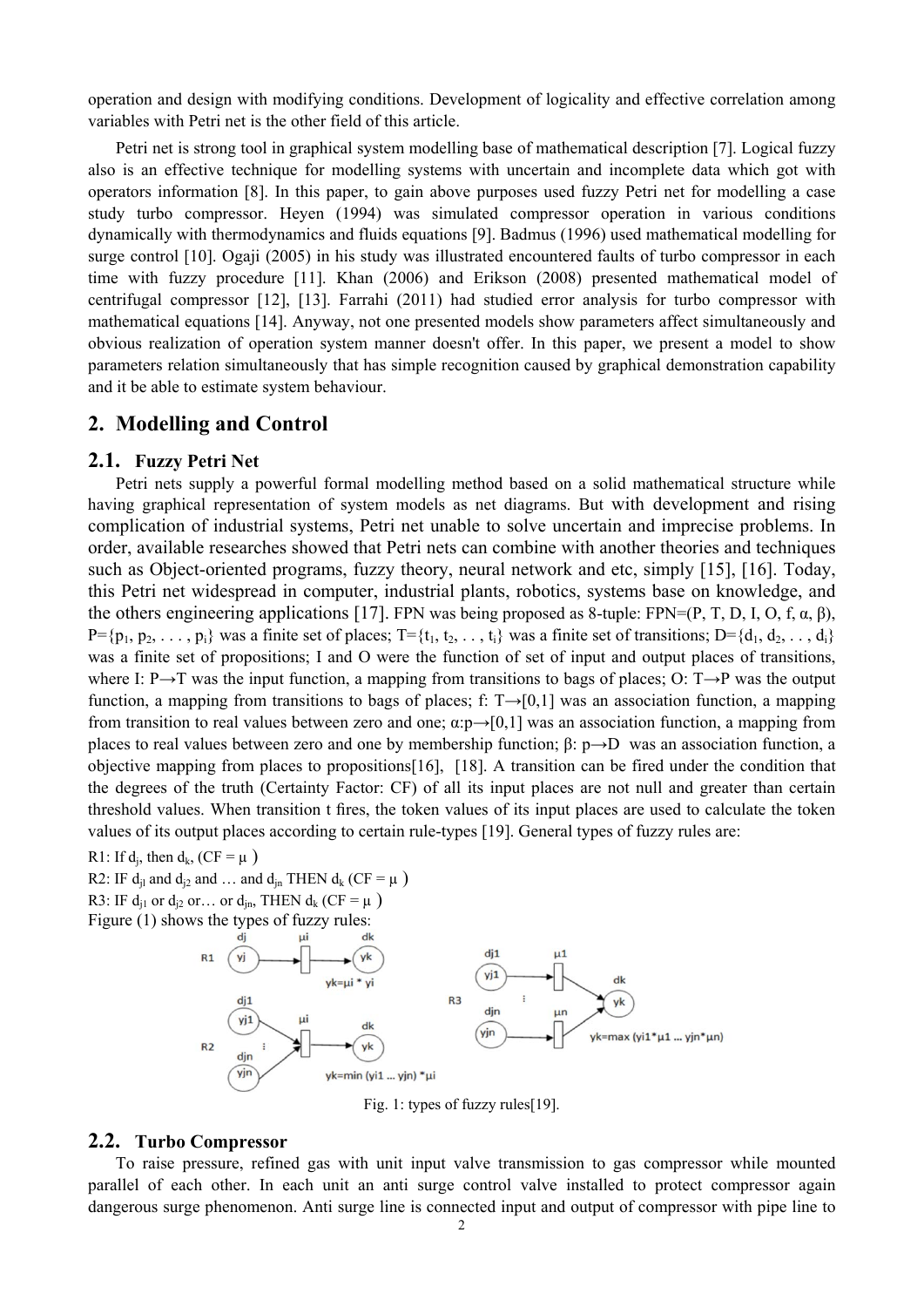transmission flow from output to input. Surge is a dangerous phenomenon while occur when shortage flow in output appear and cause intensive vibration in compressor and turbine [2], [3], [20].

### **2.3. Discussion and Conclusions**

Diagram of the gas compressor station is shown in figure (2).



Fig. 2: diagram of compressor gas station.

The following rules are got with regard to information operators and system acts:



Fig. 3: Fuzzy Petri Net for compressor (modelling & control)

Fuzzy Petri net for the compressor based on the proposed rules is shown in Figure (3).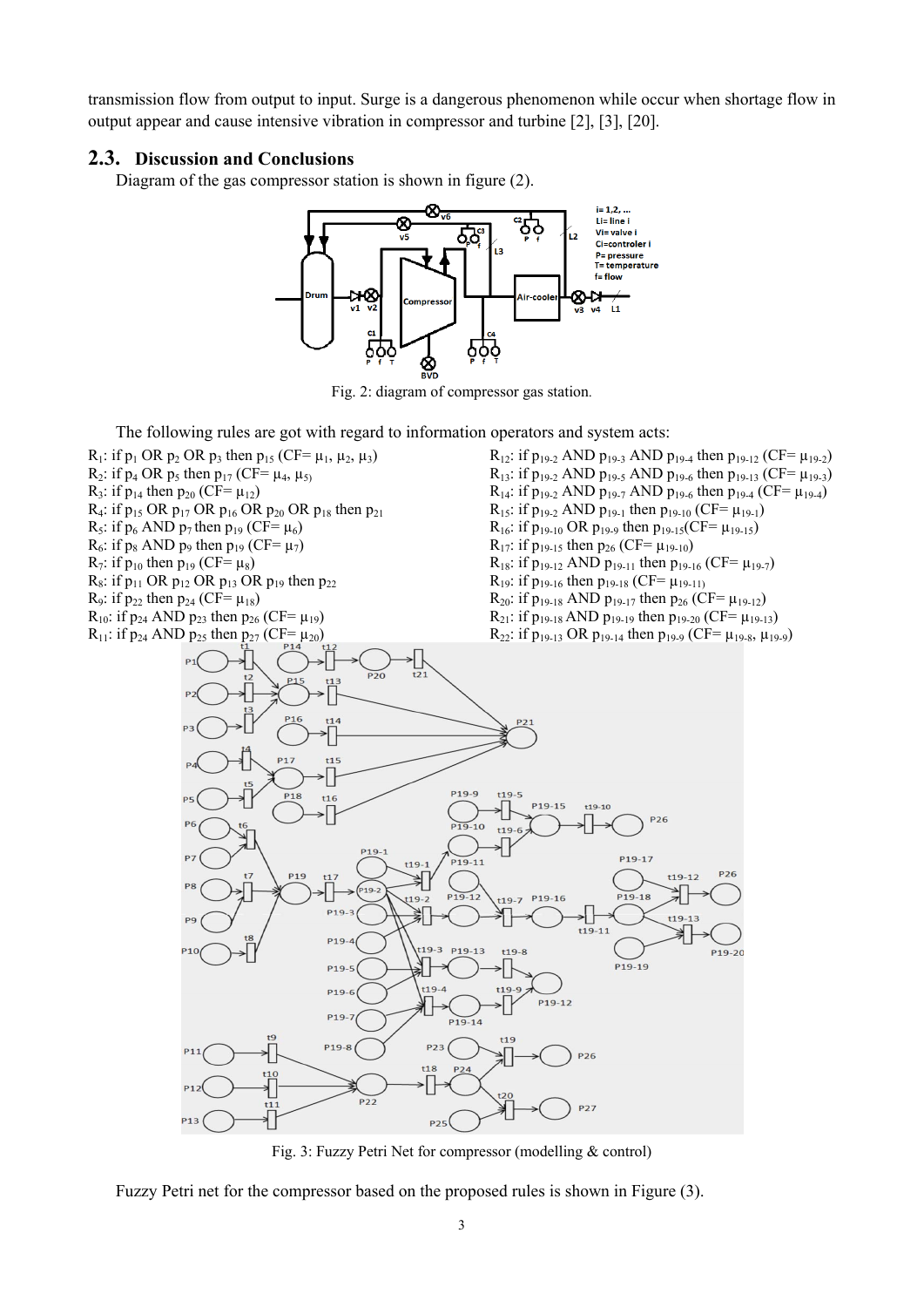## Table (1), shows the list of places for proposed rules; each place is equivalent to a fuzzy predication. Table 1: list of places

| P1                | High input temperature                                   | P15                 | High temperature out of compressor |
|-------------------|----------------------------------------------------------|---------------------|------------------------------------|
| $\overline{P2}$   | High pressure                                            | P16                 | High pressure in out of compressor |
| $\overline{P}$    | Mechanical error                                         | P17                 | low temperature in Air cooler      |
| <b>P4</b>         | Low flow in Air cooler                                   | P18                 | Exist oil in external gas          |
| $\overline{P5}$   | Low pressure in Air cooler                               | P19                 | Active Surge mode                  |
| <b>P6</b>         | Low pressure in inlet of compressor                      | P <sub>20</sub>     | High humidity                      |
| $\overline{P7}$   | Low flow in inlet of compressor                          | P <sub>21</sub>     | Damage of compressor and device    |
| $\overline{P8}$   | Low pressure in out of compressor                        | P <sub>22</sub>     | Increase vibration compressor      |
| $\overline{P9}$   | Low flow in out of compressor                            | P <sub>23</sub>     | High vibration                     |
| P10               | High contamination in Propeller                          | P <sub>24</sub>     | Decrease speed                     |
| P11               | Critical speed of compressor                             | P <sub>25</sub>     | Low vibration                      |
| $\overline{P12}$  | High speed of compressor                                 | P <sub>26</sub>     | Compressor Shut down               |
| P13               | Error in setup device                                    | P27                 | $Go \text{ on }$                   |
| P <sub>14</sub>   | High level liquid in storage                             | P28                 | $---$                              |
| $P19-1$           | Error because of compressor failure or don't open valves | P <sub>19-11</sub>  | Low flow                           |
| P <sub>19-2</sub> | Active surge mode (duplicate)                            | P <sub>19</sub> -12 | Open valve 6                       |
| P <sub>19-3</sub> | Low input pressure                                       | $P19-13$            | Semi closure of valve 3            |
| $P19-4$           | Low input flow                                           | $P19-14$            | Full Closure valve 3               |
| $P19-5$           | Low-low input pressure                                   | $P19-15$            | Open BVD                           |
| P <sub>19-6</sub> | Low-low input flow                                       | P19-16              | Open valve 5                       |
| $P19-7$           | Too Low input pressure                                   | P <sub>19</sub> -17 | Low output flow                    |
| $P19-8$           | Too Low input flow                                       | P19-18              | Checked controller of compressor   |
| P <sub>19-9</sub> | Open the Input/output Air cooler valve                   | P <sub>19-19</sub>  | Sufficient flow                    |
| P19-10            | Surge                                                    | P19-20              | The compressor work                |

Table (2), shows the results for the three categories of input data. Values assigned to each place must be converted to fuzzy value by membership function. Fuzzy outputs must also be defuzzification.

Table 2: results for three phases

|                                                            |           |               | $\overline{c}$ | 3              |                                  |      |          | $\overline{c}$ | 3        |
|------------------------------------------------------------|-----------|---------------|----------------|----------------|----------------------------------|------|----------|----------------|----------|
| liquid level in storage                                    |           | $\theta$      | $\mathbf{0}$   | $\Omega$       | input pressure                   |      | 50       | 20             | 60       |
| air cooler temperature                                     |           | 120           | 120            | 120            | input flow                       |      | 550      | 250            | 580      |
| Flow-air cooler                                            |           | 550           | 400            | 580            | input temperature                |      | 30       | 30             | 30       |
| pressure temperature                                       |           | 85            | 50             | 87             | output pressure                  |      | 85       | 50             | 87       |
| exist oil in external gas                                  |           | $\theta$      | $\Omega$       | $\Omega$       | output flow                      |      | 550      | 400            | 580      |
| open input/output air cooler valve                         |           | $\theta$      | $\Omega$       | $\Omega$       | output temperature               |      | 120      | 120            | 120      |
| vibration                                                  |           | 0.5           |                | $\overline{2}$ | exist contamination in propeller |      | $\theta$ | $\Omega$       | $\Omega$ |
| mechanical error                                           |           | $\theta$      | $\theta$       |                | critical speed                   |      | $\theta$ | $\Omega$       |          |
| error because of controller failed or<br>controller valves |           | $\mathbf{0}$  |                |                | speed                            |      | 2000     | 2000           | 1800     |
| error in setup device                                      |           | $\theta$      | $\Omega$       | $\Omega$       | ------                           |      |          |                | ---      |
|                                                            | Shut down |               | 0.12           |                |                                  | 0.95 |          | 0.15           |          |
| results                                                    | damage    | <b>Stage1</b> | 0.05<br>0.85   |                | Stage2                           | 0.5  | Stage 3  | 0.92           |          |
|                                                            | work      |               |                |                |                                  | 0.02 |          | 0.07           |          |

Fuzzy Petri nets are suitable tool to model and control uncertain systems. In this paper, results of turbo compressor operation with FPN modelling tool compared with empirical results. According to this comparison we realize, FPN tool had high capability for modelling industrial systems with high complexity